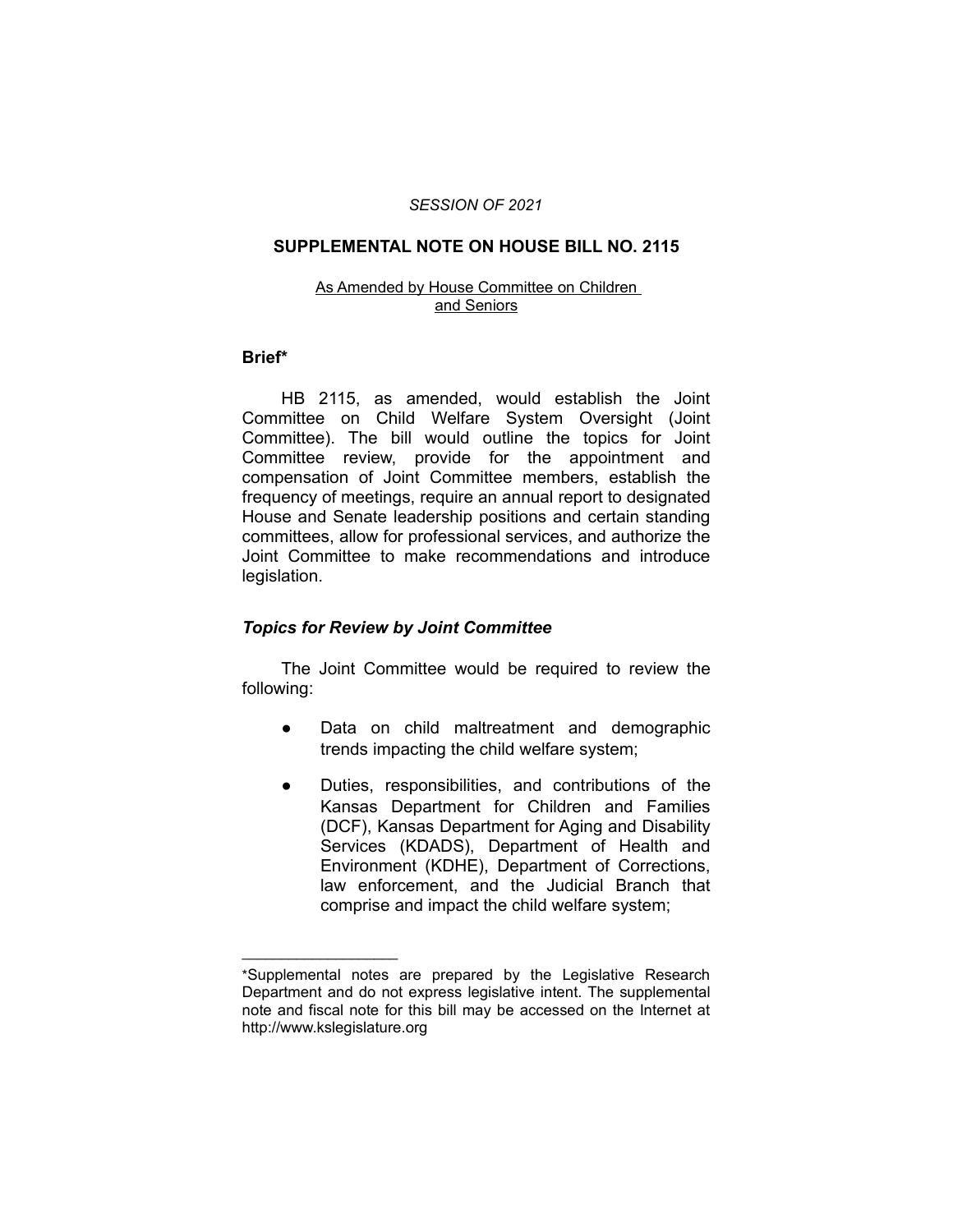- Programs, services, and benefits offered directly or through grants or contracts by DCF, KDADS, KDHE, and the Judicial Branch that impact children and families at risk of becoming involved or involved in the child welfare system, including:
	- Child maltreatment prevention;
	- Investigation of child maltreatment;
	- In-home family services, including services offered through federal prevention and family preservation funding; and
	- Foster care, reintegration, and adoption services;
- Trends, performance outcomes, activities, and improvement plans related to the federal child and family services reviews;
- Reports from child welfare-related groups, including, citizen review panels, the Kansas Supreme Court Permanency Planning Task Force, the Kansas Children's Cabinet, and any interim study committees or work groups authorized by the Kansas Legislature;
- Implementation of the 2019 Child Welfare System Task Force Report recommendations, including top-tier recommendations related to the child welfare workforce, data technology, access to behavioral healthcare for high-risk youth, and implementation of the federal Family First Prevention Services Act;
- Reports on concerns received from the DCF child welfare ombudsman, customer service department, or similar office;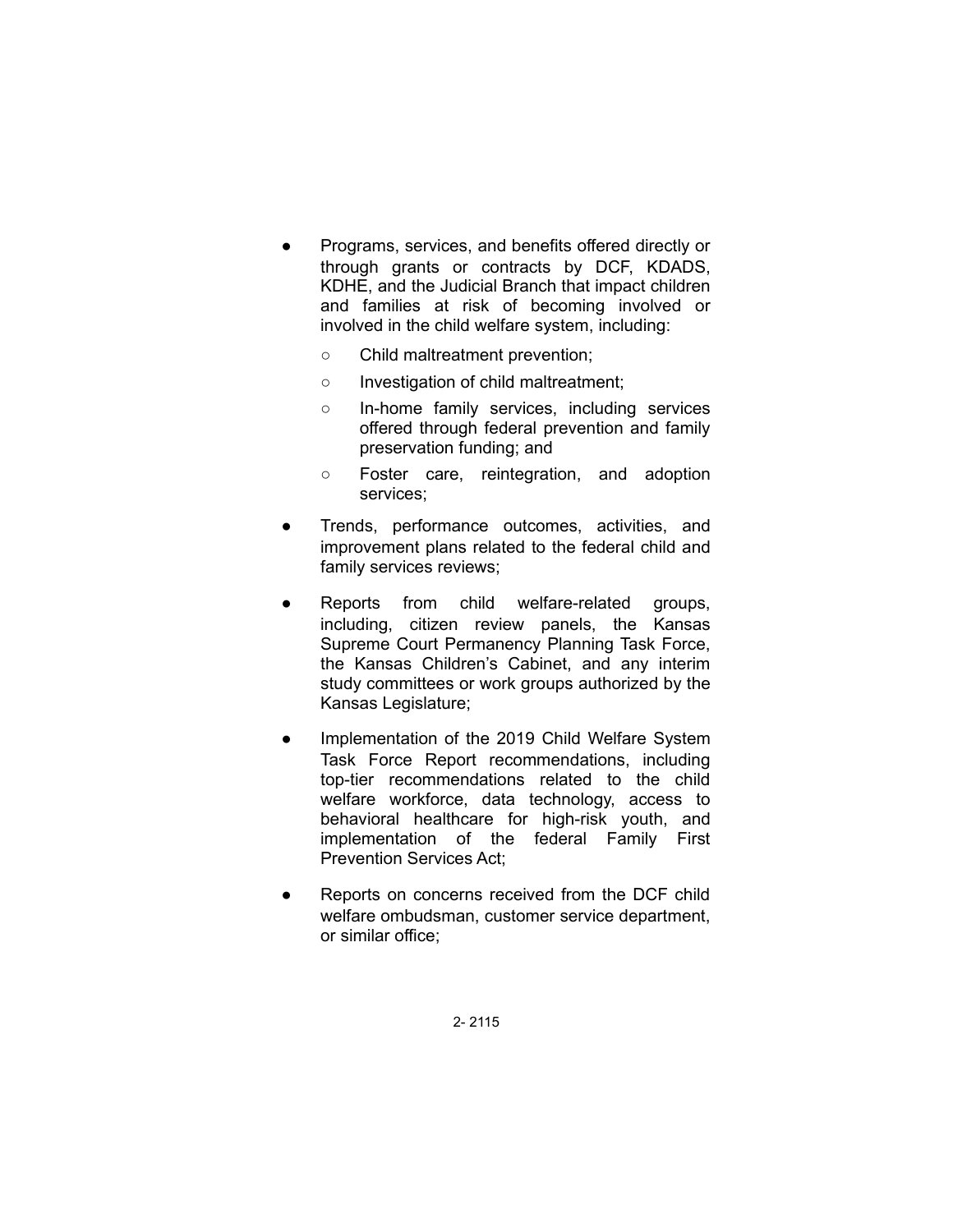- Opportunities for Kansas to strengthen the child welfare system through evidence-based interventions and services for children and families; and
- Any other topic the Joint Committee deems necessary or appropriate.

# *Joint Committee*

# *Membership*

The bill would provide for the appointment of 13 members to the Joint Committee as follows:

- Two members of the House Committee on Children and Seniors by the Speaker of the House of Representatives;
- One member of the House Committee on Children and Seniors by the Minority Leader of the House of Representatives;
- Two members of the Senate Committee on Public Health and Welfare by the President of the Senate;
- One member of the Senate Committee on Public Health and Welfare by the Minority Leader of the Senate;
- Two members of the House of Representatives by the Speaker of the House of Representatives;
- One member of the House of Representatives by the Minority Leader of the House of Representatives;
- Two members of the Senate by the President of the Senate;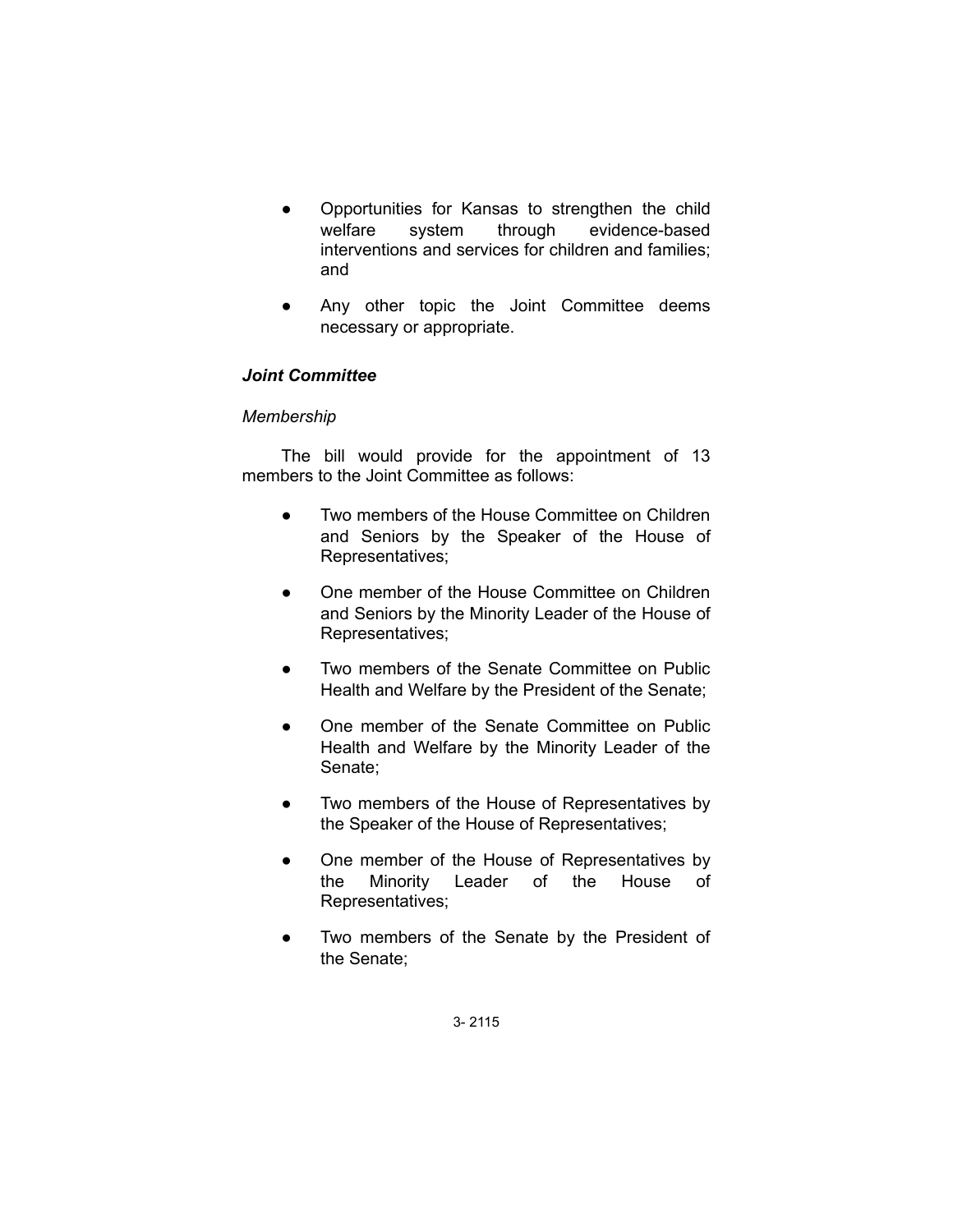- One member of the House appointed by the Majority Leader of the House of Representatives; and
- One member of the Senate by the Minority Leader of the Senate.

## *Terms of Membership*

The bill would require members be appointed for terms coinciding with the legislative terms for which such members were elected or appointed. Appointments to fill vacancies or to succeed members appointed to the Joint Committee would occur in the same manner as the original appointment of the member succeeded.

# *Appointment of Chairperson, Vice-Chairperson, and Ranking Minority Member*

The Speaker of the House of Representatives would be required to appoint the first chairperson from among the members of the Joint Committee appointed by the Speaker of the House of Representatives, within 30 days of the effective date of the bill. The chairperson and vice-chairperson would be required to alternate annually between the members appointed by the Speaker of the House of Representatives and the President of the Senate. When appointing a chairperson or vice-chairperson as provided in the bill, the Speaker of the House of Representatives and the President of the Senate would be required to appoint a member from their respective chambers.

The bill would require the ranking minority member of the Joint Committee be from the same chamber as the chairperson. When appointing a ranking minority member as provided in the bill, the Minority Leader of the Senate and the Minority Leader of the House of Representatives would be required to appoint members from their respective chambers.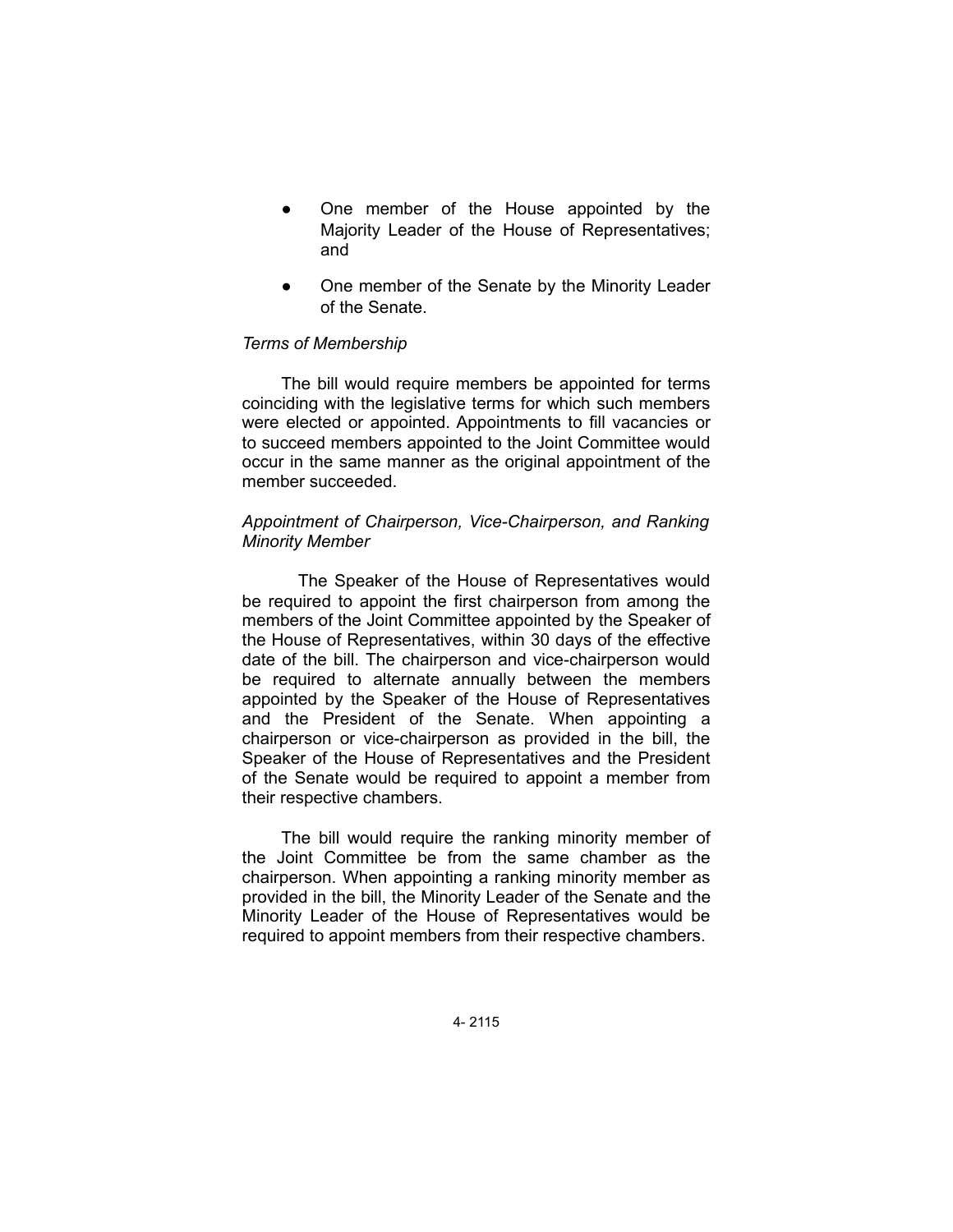## *Member Compensation*

Joint Committee members would be paid compensation, amounts for travel expenses, and subsistence expenses or allowances for attendance at any meeting of the Joint Committee or any subcommittee meeting authorized by the Joint Committee.

# *Professional Services*

The bill would allow the Legislative Coordinating Council (LCC) to provide for professional services as requested by the Joint Committee.

# *Recommendations and Introduction of Legislation*

The bill would authorize the Joint Committee to make recommendations and introduce legislation it deems necessary in performing its functions.

## *Meetings*

The bill would require the first meeting of the Joint Committee to be held on or after January 1, 2021, on the call of the chairperson. After the initial meeting, the Joint Committee would be required to meet at least once during the first and second calendar quarters when the Legislature is in regular session and at least once during each the third and fourth calendar quarters, on the call of the chairperson. The Joint Committee would be limited to six meetings in a calendar year.

Six Joint Committee members would constitute a quorum.

# *Annual Report*

At the beginning of each regular session of the Legislature, the bill would require the Joint Committee submit a written report to the President of the Senate, the Speaker of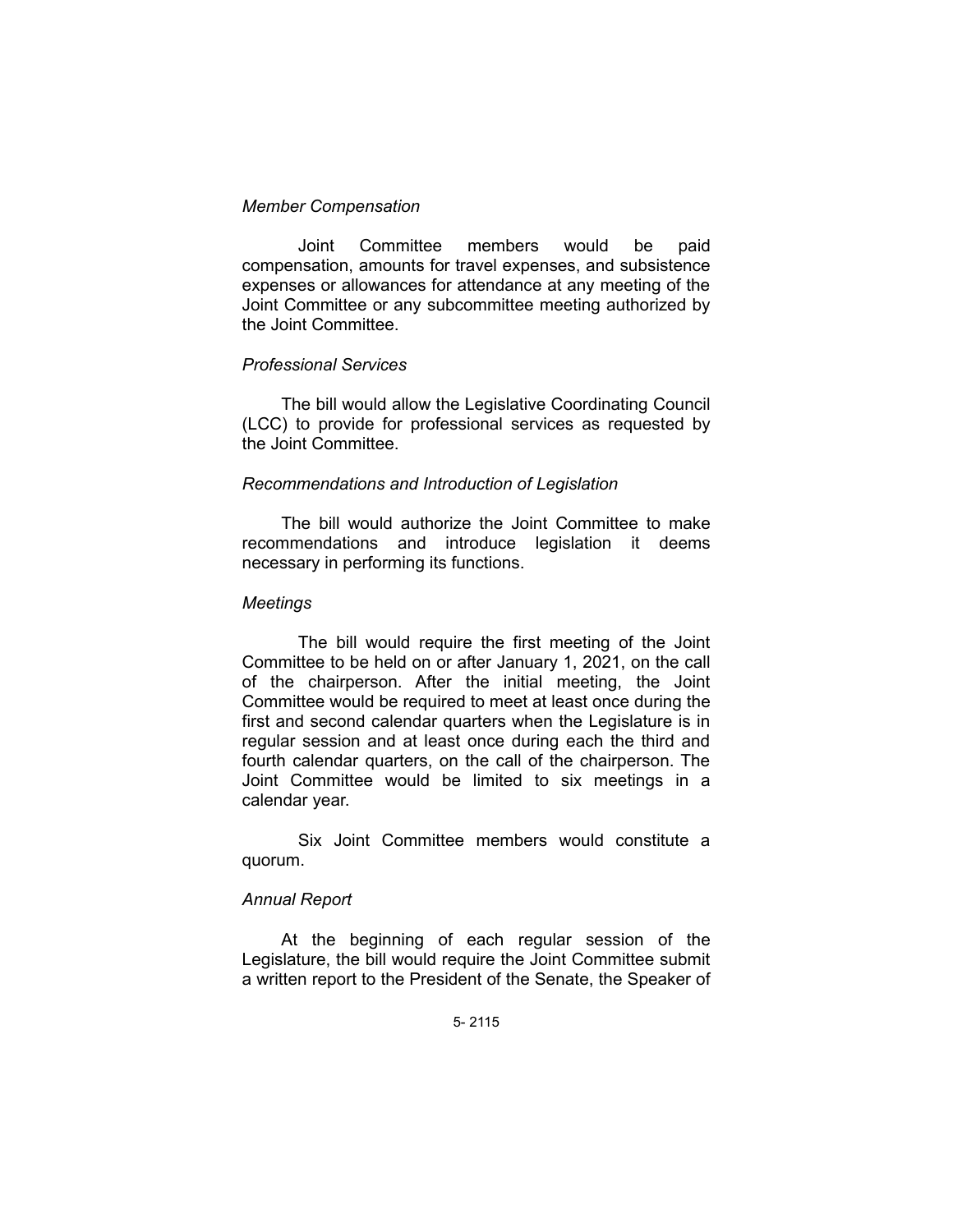the House of Representatives, the House Committee on Children and Seniors, and the Senate Committee on Public Health and Welfare. The report would be required to include any recommended changes to current laws, rules and regulations, and policies regarding the safety and well-being of children in the child welfare system in the state.

The bill would be in effect upon publication in the *Kansas Register*.

## **Background**

The bill was introduced by the House Committee on Children and Seniors at the request of Representative Concannon.

# *House Committee on Children and Seniors*

In the House Committee on Children and Seniors hearing on February 4, 2021, the Secretary for Children and Families and representatives of Children's Alliance of Kansas and Kansas Appleseed Center for Law and Justice testified as **proponents** of the bill, stating the bill would address needs within the State's child welfare system, and the oversight and input of the Joint Committee would assist in crafting solutions that would advance the safety and wellbeing of children and families impacted by the child welfare system. Written-only **proponent** testimony was submitted by Representatives Hawkins and Humphries and the Kansas Association of School Boards. No other testimony was provided.

The House Committee amended the bill to add two members to the Joint Committee and modify the time frame during which the Committee would be required to meet.